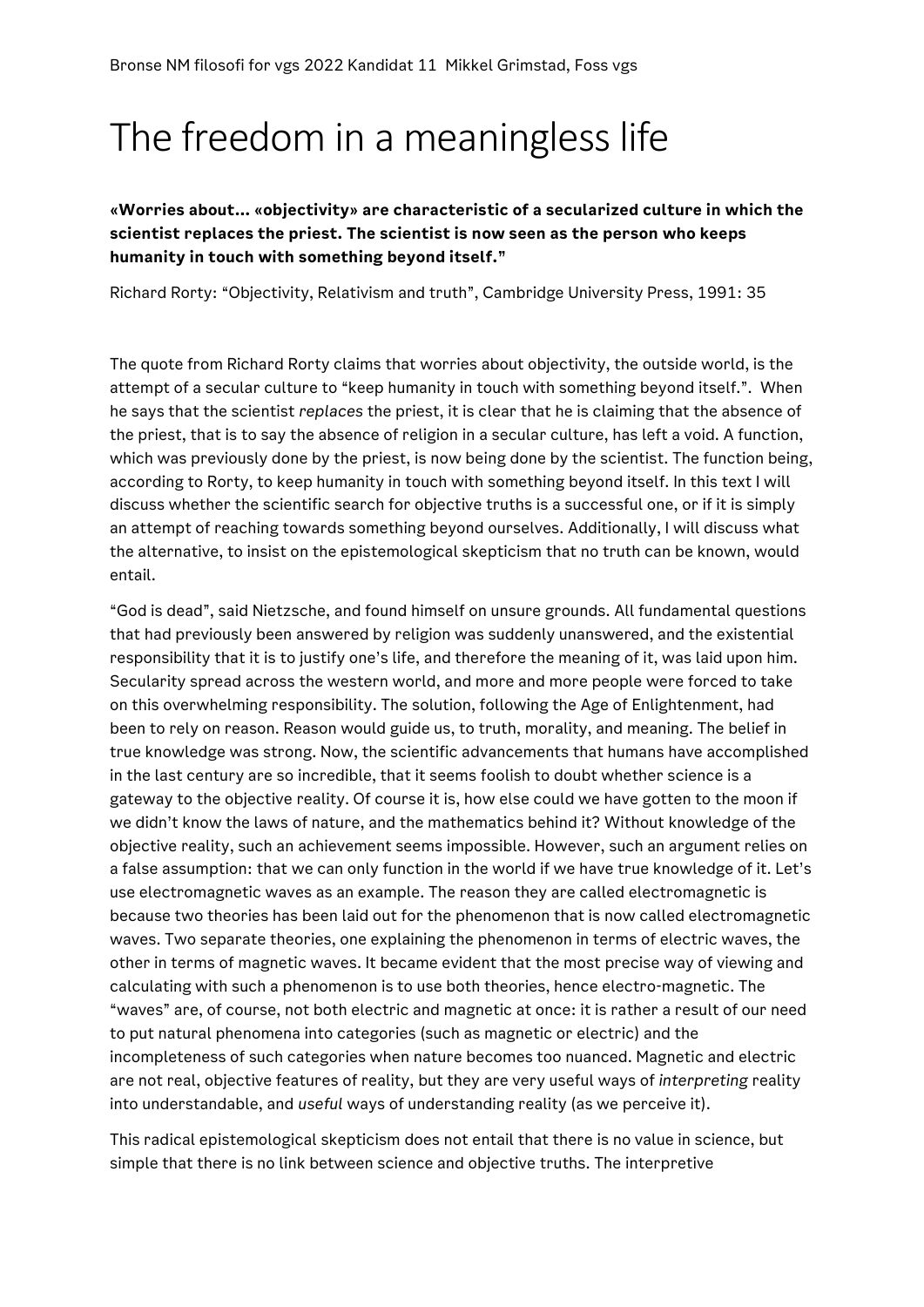understanding of science is strengthened by the impossibility to prove that our reality is not radically different than what we think it is. There is no way of refuting the hypothesis that we are all simply dreaming, that we belong to a completely different reality and that what we perceive is simply a result of stimulated brain activity. Such a hypothesis is extremely farfetched, of course, but the point is simply to show that everything that is believed to be true, can be false.

Thomas Nagel points out this epistemological skepticism in his essay *The absurd*. The fact that we cannot know whether we are dreaming, or actually in the world we perceive, is a fact that is transferable to the feeling of absurd, he says. The things that we think are meaningful (objectively) in life, must be justified. In religious parts of the world, God has been the ultimate justifications of one's actions, but the withdrawal of the priest has left the responsibility of this justification unto the individual. The justifications that we have for our actions can be doubted, we can take a step back and question everything that we believe. What we find is that there is no satisfying justification, since the step back excludes one from the point of view where the justifications were made. The chain of justification must be justified outside of itself in order for the thing that is being justified to have intrinsic value, a justification which must also be justified, and so on. Our justifications collapse if we take away the premises that they are built upon. This collapse of our justifications is the root of the absurd: the sense of absurd comes from the collision between our expectations of a world with intrinsic value and the reality which is devoid of any such thing. Moreover, Nagel points out that it is not the case that *this* world doesn't meet our expectations, because a world (that includes us) with intrinsic value is an impossibility. Objective meaning must be justified, and as Nagel has shown, every justification must also be justified, leading to an infinite regress of justification. This impossibility of a world with objective meaning is an aspect of the absurd which I think deserves more investigating than Nagel provides in his essay.

So far, the ground beneath the secular individual that has acknowledged epistemological skepticism, and therefore renounced both the priest and the scientist as gateways to something beyond themselves, is almost non-existent. There seems to be nowhere to turn. Everything: meaning, truth, morality can all be doubted, and no absolute truths are to our disposal. All that can be known, is that nothing can be known. Seemingly, a grim realization. However, the impossibility of a world (with us) which entails objective meaning is a fact that can help us shift our intuitions on the matter. Our baseline thinking is that there *should* exist objective meaning. Now we can see that this expectation is not only too demanding of the world, but actually illogical. What could it possibly entail that our lives are objectively meaningful? That we could be told this secret, the "meaning of life", and then finally be at ease? The objectivity of such a meaning would be fundamentally separated from the individual, since our subjective experience of the world is interpretive, and therefore separated from reality itself. Insight into such an objective meaning would therefore only be defeating, since it would be impossible to obtain. The illogical aspect of demanding a life with intrinsic value should stop us from deifying such a life.

The deifying of intrinsic value is something that is essential in our lives. In order to escape the existential dread of having to justify our lives, we base our lives on something beyond ourselves, which we give intrinsic value: money, beauty, truth, art. We all need to pursue money, but only because it has instrumental value: it lets us buy things such as food and is